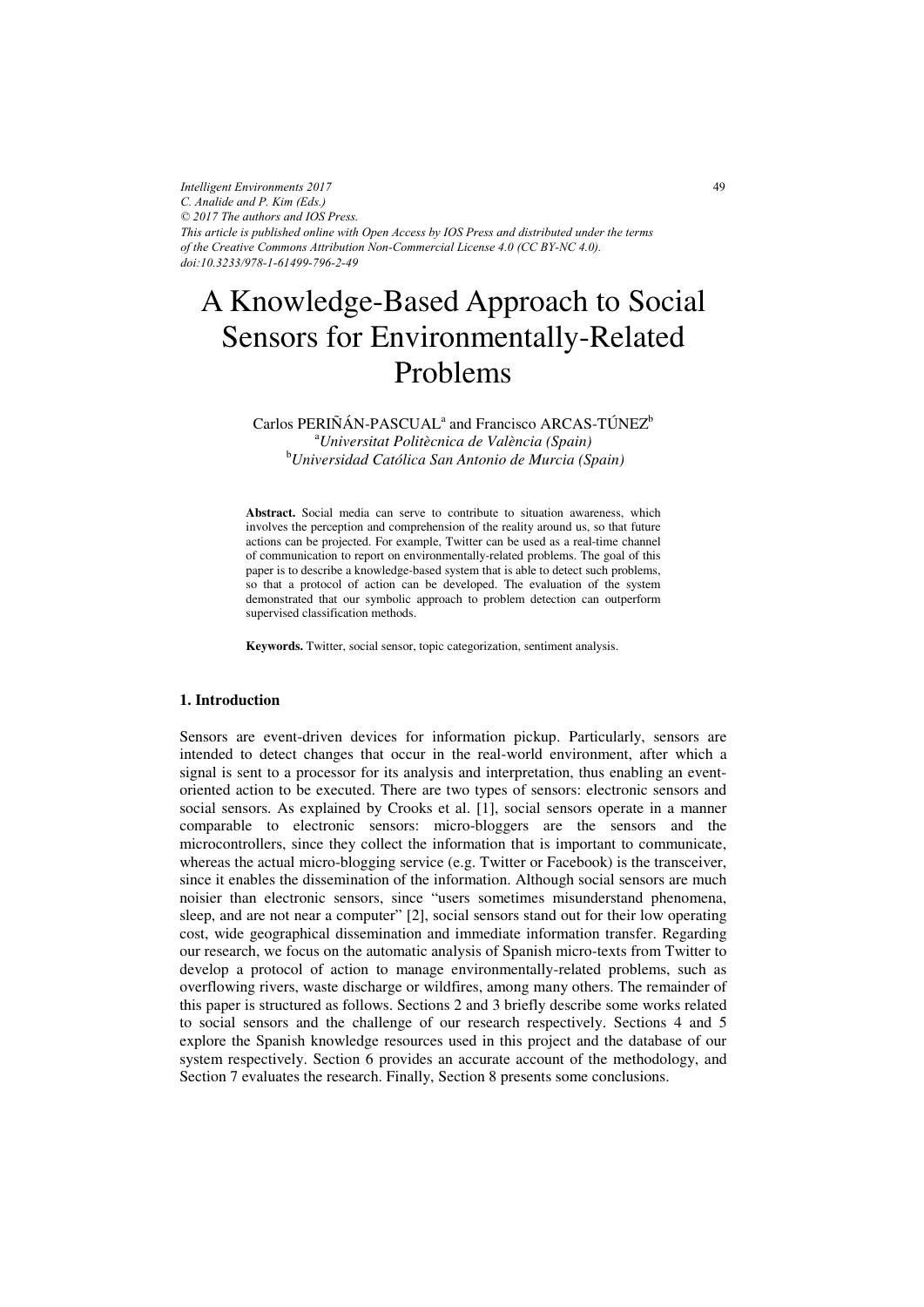# **2. Related work**

The use of social sensors for the development of emergency response systems has become a relevant research topic over the last decade, where most of these studies have focused on English texts. For example, Sakaki et al. [3][4] presented one of the first applications to use Twitter as a medium for social sensors to detect real-time events. They devised a SVM classifier of tweets based on features such as the keywords in a tweet, the number of words, and their context. Moreover, a probabilistic spatiotemporal model was used to find the center of the event location. As a result, they developed a reporting system to promptly notify people of an earthquake in Japan. Liu et al. [5] described a tweet-based detection system used by the U.S. Geological Survey to rapidly detect widely felt seismic events. The algorithm essentially scans for significant increases in tweets containing the word "earthquake" or its equivalent in other languages and sends alerts with the detection time, tweet text, and the location where most of the tweets originated.

# **3. The challenge**

In this research, problem detection is going to be addressed as an issue of classification, being comprised of two complementary tasks: topic categorization and sentiment analysis. In comparison with English, there is a small number of studies on topic categorization or sentiment analysis in Spanish [6][7][8][9][10][11][12]. In this regard, two main approaches can be distinguished: a machine learning approach, which is usually implemented through a supervised method, and a symbolic approach, which is based on lexicons and rules. A supervised machine-learning method (e.g. KNN, Naïve Bayes or SVM) requires a training dataset, that is, a collection of text data that have been manually annotated as positive or negative with respect to the target event (i.e. the problem). This training dataset should be carefully tagged as well as sufficiently large and representative. For example, Sidorov et al. [12] recommended having a training dataset containing at least 3,000 tweets. This requirement conflicts with the development of a system like ours, which was intended to classify new tweets on the ground of dynamically created categories of environmentally-related problems. The effort to expand a given training dataset to fit new categories makes applicability to new domains a non-trivial task. This fact actually became a great challenge for the performance of the system, since "successful results depend to a large extent on developing systems that have been specifically developed for a particular subject domain" [11]. For this reason, the solution was aimed at dealing with problem detection from an unsupervised lexicon-based approach.

# **4. Knowledge resources for Spanish**

The degree of success of knowledge-based approaches is closely dependent on the quality and coverage of the lexical resources involved in the system. This section describes the Spanish resources that were used in our research.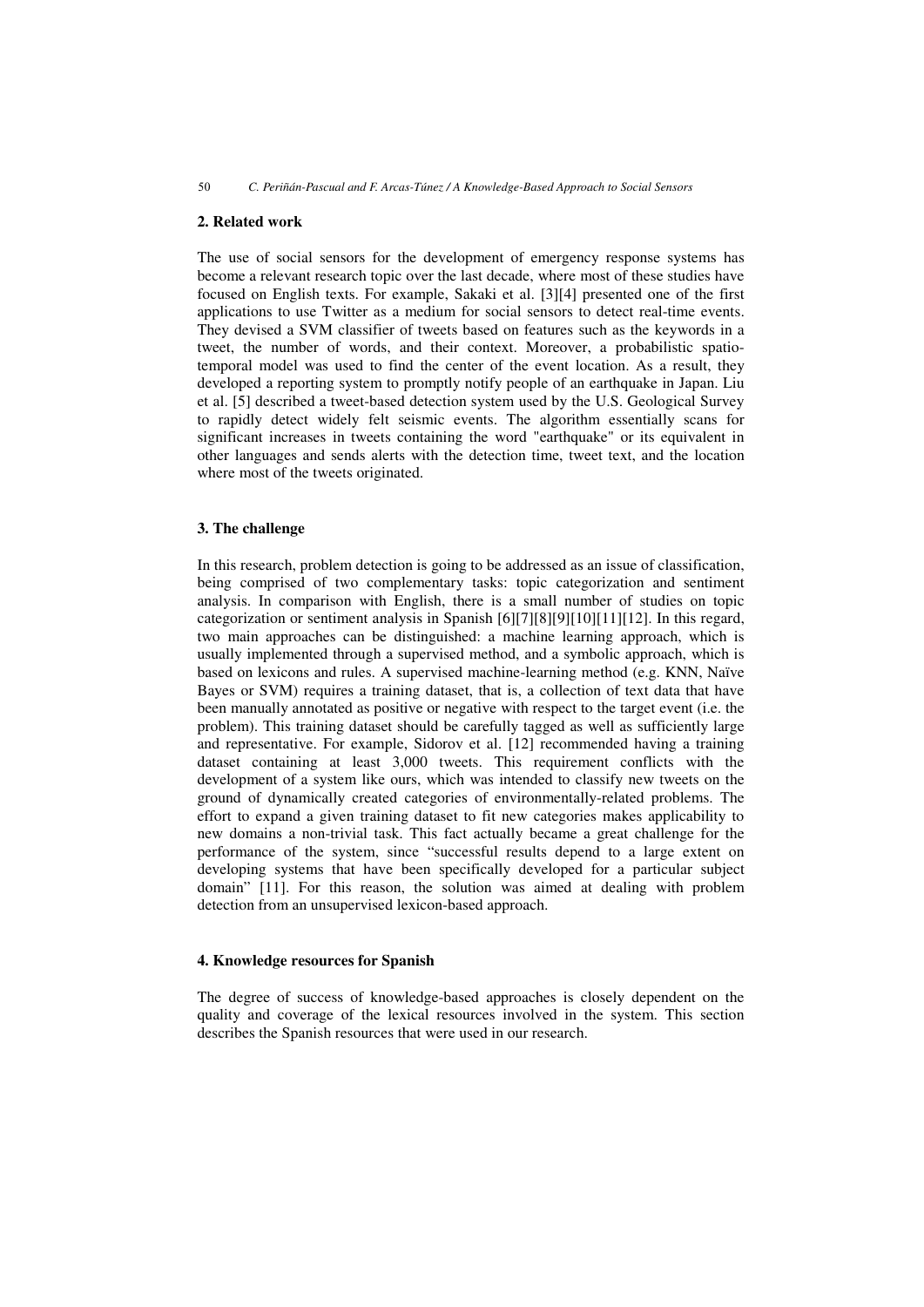## *4.1. Multilingual Central Repository*

The Multilingual Central Repository [13][14] integrates wordnets from six languages (i.e. Basque, Catalan, English, Galician, Portuguese and Spanish) into the same EuroWordNet framework. The Inter-Lingual-Index allows the connection from words in one language to equivalent translations in any of the other languages. In order to provide ontological coherence to the integrated wordnets, this knowledge base has also been enriched with a set of ontologies, such as Top Ontology [15], WordNet Domains [16] and SUMO [17].

# *4.2. SFU-Review-SP-Neg*

SFU-Review-SP-Neg [18] comprises 2,953 sentences, which contain at least one negative structure, extracted from user comments about a variety of topics: books, cars, computers, films, hotels, mobiles, music and washing-machines. This resource focuses on syntactic-level negation, being annotated as (a) simple, expressed with a single particle (e.g. *Nunca han dado problemas* [They have never given rise to problems]*, Nadie quedará decepcionado* [Nobody will get disappointed] or *Es un teléfono sin cobertura* [The phone is out of range]), or (b) complex, expressed with two or more particles— continuous (e.g. *Casi no llega* [He almost failed to arrive]) o discontinuous (e.g. *No vino nunca* [She never came]). It should also be noted that sentences that contain negative particles such as *a más no poder* [in the extreme] or *ni que decir que* [it goes without saying that] do not really express negation.

# *4.3. SentiWordNet*

SentiWordNet [19][20] is the result of automatically annotating all synsets in English WordNet 3.0 according to their degrees of positivity, negativity and objectivity. Since WordNet synsets represent abstract concepts, different senses of the same term may have different opinion-related scores. Each of the three scores ranges from 0 to 1, where the sum of the three scores is 1 for each synset. This lexical resource was devised for supporting sentiment classification and opinion mining applications.

# *4.4. Spanish Emotion Lexicon*

The Spanish Emotion Lexicon [21][22] contains 2,036 words that are associated with a PFA (Probability Factor of Affective use) value with respect to at least one of the following emotions: anger, disgust, fear, joy, sadness and surprise.

# **5. The database**

From the previous knowledge resources, our database scheme can be partially characterized as follows: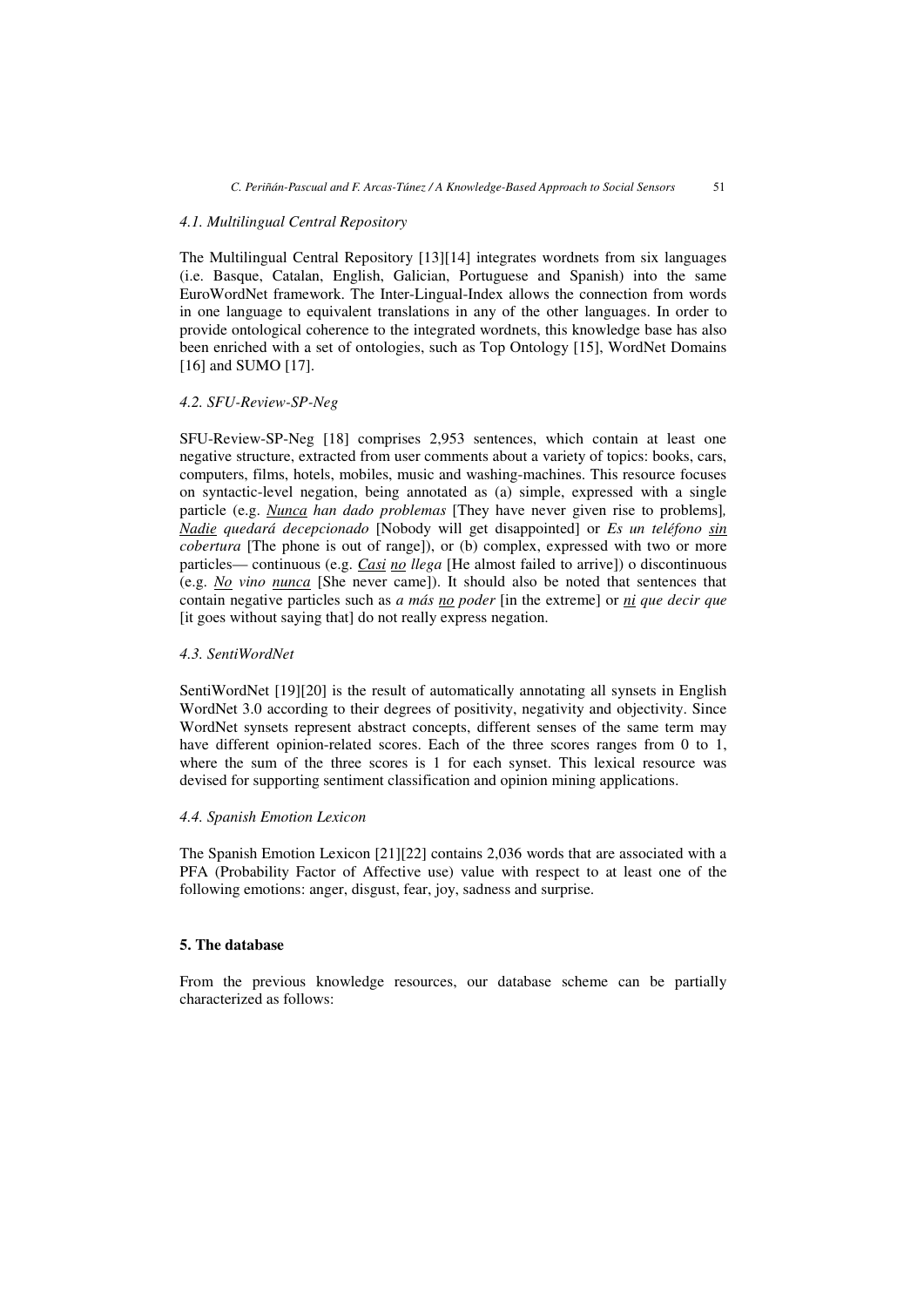$$
\textit{KB} = \left\{ \begin{matrix} \textit{SYNSETS: [\{STEM, SYNSET\}],} \\ \textit{POS: [\{SYNSET, TYPE\}],} \\ \textit{RELATIONS: [\{RELATION, SYNSET1, SYNSET2\}],} \\ \textit{NEGATION: [\{OPERATOR, TYPE, scopeE\}],} \\ \textit{SENTIMENTS: [\{STEM, POLARITY\}],} \\ \textit{CATEGORIES: [\{CATEGORY, STEM, POS\}] \end{matrix} \right\}
$$

The complexity of the actual database design is underspecified in this scheme, which includes only those relations that are relevant for this paper.

SYNSETS, POS and RELATIONS were built from Multilingual Central Repository. SYNSETS holds all the synsets that are lexicalized in the Spanish WordNet, together with the stemmed words assigned to the synsets; stemming was performed with the SnowBall Analyzer. POS stores the grammatical category (i.e. noun, verb, adjective or adverb) linked to every synset. RELATIONS holds the semantic relations that can occur between two synsets; the only relations that were relevant for this project were *causes*, *has\_hyponym*, *has\_subevent*, *derived\_from*, *near\_synonym*, *pertains\_to* and *related\_to*.

NEGATION serves as our polarity dictionary, which resulted from the analysis of the negative particles in SFU-Review-SP-Neg. These particles were expanded with synonyms from the Spanish WordNet and stored as operators, which were classified as *neg* and *noneg*. The scope of the operator can be to the left and/or right of the negative particle.

SENTIMENTS holds the stems of words associated with positive or negative polarity. On the one hand, positively-marked words were extracted from those terms whose positive score is equal to or higher than 0.8 and the negative score is 0 in SentiWordNet. On the other hand, negatively-marked words were extracted from those terms that belong to the sentiment dimensions of anger, disgust, fear and sadness in the Spanish Emotion Lexicon. Moreover, complaint words not present in the Spanish Emotion Lexicon were detected from a corpus of 790 tweets. Manual validation of SENTIMENTS was required.

Finally, CATEGORIES is used to store the significant features, in the form of stems and their part-of-speech, that are semi-automatically discovered from a new category of environmentally-related problem.

#### **6. Methodology**

#### *6.1. Registering categories*

The system was designed to classify tweets, i.e. micro-texts with a maximum of 140 characters, on the basis of user-defined environmentally-related problems. Therefore, a new category implies a semi-automatic process of selecting significant features, that is, relevant words that identify the target event. First, the user decides a few seed terms that are representative of the new category. Second, the system presents the different senses of each seed term, so that relevant meanings (synsets) for the category can be selected. As each seed term becomes a feature, this results in the vector  $C_i$  =  $(f_{i1}, f_{i2}, ..., f_{ik})$ , where every  $f_{ij}$  identifies a feature in the form of a synset assigned to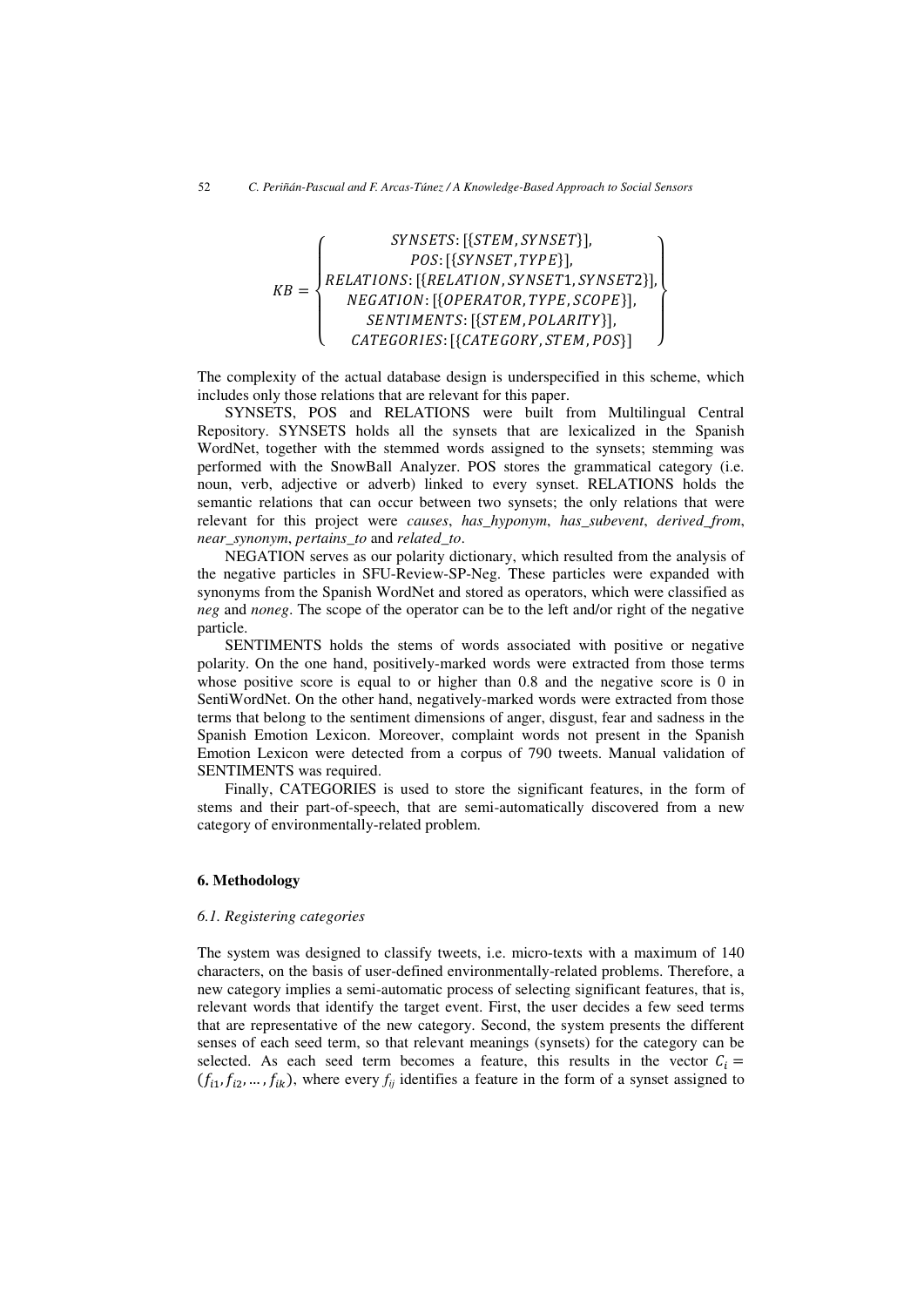the category  $C_i$ . Third, a relation-driven expansion of  $C_i$  takes place by means of RELATIONS. In particular:

- For each  $f_{ij}$  in  $C_i$ , expand to other synsets involved in the relations  $x$ *near\_synonym-y* and *x-related\_to-y*, where  $f_{ij}$  instantiates *x*, and in the relations *x-derived\_from-y* and *x-pertains\_to-y*, where *fij* can instantiate *x* or *y*; in both cases, each expansion is added to  $C_i$  as  $f_{ik+1}$ .
- For each *fij* in *Ci*, expand to other synsets involved in the relation *x-causes-y*, where  $f_{ij}$  instantiates *x*; each expansion is added to  $C_i$  as  $f_{ik+1}$ .
- For each  $f_{ij}$  in  $C_i$ , expand to other synsets involved in the relation *xnear\_synonym-y*, where  $f_{ij}$  instantiates *x*; each expansion is added to  $C_i$  as  $f_{ik+1}$ .

Fourth, every  $f_{ij}$  in  $C_i$  is mapped into one or several stems (together with their grammatical categories) with SYNSETS and POS. The outcome is stored in CATEGORIES.

#### *6.2. Collecting and processing data*

With the aid of the Twitter API, the next step consisted in crawling tweets related to the target event. The tweets were processed as follows. First, some elements were removed from the micro-texts, such as hashtags (i.e. any word starting with #), references (i.e. usernames headed by  $\omega$ ) and URLs. Second, texts were tokenized and tagged with their POS by using the Stanford POS Tagger. Third, each token was stemmed with the SnowBall Analyzer, where each stem was in turn refined, so that all the inflectional forms of a given word could be reduced to a single stem. At this point, a tweet is represented as the vector  $T_m = (w_{m1}, w_{m2}, \dots w_{mp})$ , where  $w_{mn}$  represents an object for every word that occurs in the tweet and  $p$  is the total number of words. Each  $w_{mn}$  is defined with attributes such as the position, the stem, the part-of-speech, the topic and the sentiment, where the values of the latter two are discovered in the next step.

#### *6.3. Discovering relevant stems*

This stage consists in detecting significant stems with respect to the topic (i.e the target event or category) and the sentiment. On the one hand, the weight 1 was assigned to the attribute topic of every  $w_{mn}$  in  $T_m$  whose stem and part-of-speech was found as an  $f_{ij}$  in  $C_i$ , which was stored in CATEGORIES. On the other hand, the values  $p$  or  $n$  (i.e. positive or negative) were assigned to the attribute sentiment of every  $w_{mn}$  in  $T_m$ according to the polarity of the stem in SENTIMENTS.

In both cases, contextual valence shifters were taken into consideration. In other words, the scope of negation affects the topic and sentiment values of  $w_{mn}$ . In particular, when a stem is found within the scope of a negative particle (i.e. three words to the left and/or right) according to NEGATION, the stem is no longer significant for topic and sentiment, so the values of these attributes become 0 and *o* (i.e. objective) respectively.

#### *6.4. Determining topic and sentiment*

On the one hand, as tweets and categories are represented as vectors, a similarity measure may be used to assess the degree of relatedness between both of them. In this context, we used cosine similarity (or normalized dot product) as a measure of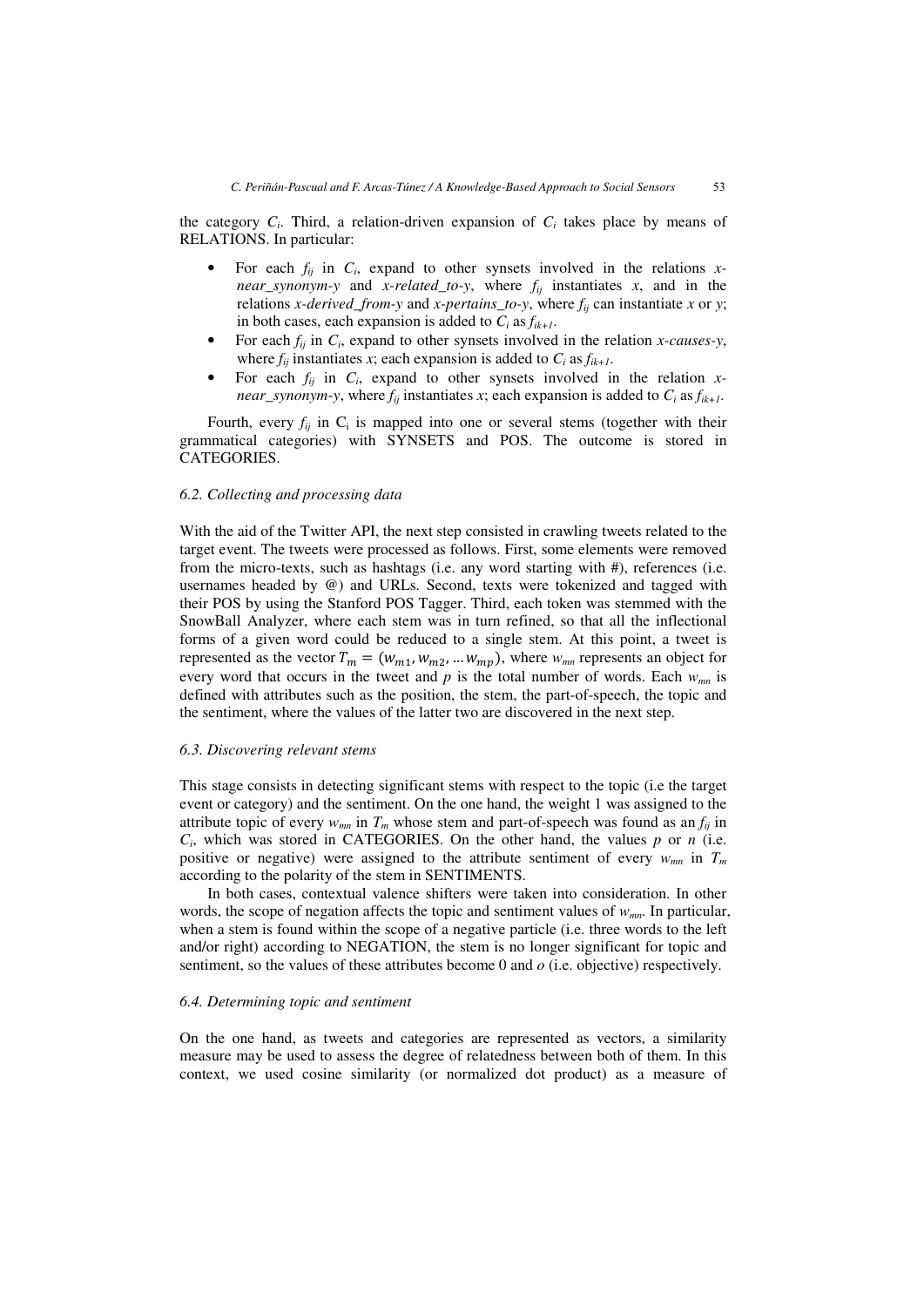semantic distance. In our case, since we deal with binary values for topic relatedness and the number of topic-related stems in the tweet  $T_m$  is equal to or less than the number of relevant features in the category  $C_i$ , the relatedness function between  $T_m$  and  $C_i$  can be reduced to Eq.  $(1)$ :

$$
rel(T_m, C_i) = \frac{\sum_{n=1}^{p} w_{mn}}{\sqrt{\sum_{n=1}^{p} w_{mn} \times \sqrt{\sum_{j=1}^{k} f_{ij}}}}
$$
(1)

Therefore, a tweet is linked to a given category if the similarity score is greater than 0.

On the other hand, a simple approach to sentiment calculation could have been to sum up the sentiment values of each stem in the text message. However, we chose to assess the degree of sentiment in a given tweet with a metric originally used to assess political positions in texts. Particularly, Lowe et al. [23] proposed the logit scale to locate party positions (i.e. left or right) on a continuous scale from the sentences of political texts that were previously coded into these two categories. Indeed, this scaling procedure allows the system to convert the counts of sentiment-coded stems in the tweet  $T_m$  into a point on the sentiment dimension *S* by means of Eq. (2):

$$
rel(T_m, S) = \log(P + 0.5) - \log(N + 0.5)
$$
\n(2)

where P and N refer to the number of the positively- and negatively-marked stems in *Tm* respectively.

#### *6.5. Detecting the problem*

In this context, detecting an environmentally-related problem implies to fix a minimum number of tweets where each  $T_m$  has been tagged with a given event category (i.e.  $rel(T_m, C_i)$  returns a positive value) and categorized with a negatively-marked sentiment (i.e.  $rel(T_m, S)$  returns a negative value) for some specific time and location. After the normalization of the sentiment score, we calculated the geometric mean to combine both values into a single measure, i.e. the problem-relatedness perception index (PPI), as shown in Eq. (3), which can be simplified into Eq. (4):

$$
PPI(T_m, C_i, S) = \sqrt{rel(T_m, C_i) * (1 - \frac{1}{\log(-rel(T_m, S) + 2)})}
$$
(3)

$$
PPI(T_m, C_i, S) = \sqrt{rel(T_m, C_i) - \frac{rel(T_m, C_i)}{\log(-rel(T_m, S) + 2)}}
$$
(4)

In other words, the PPI serves to measure how reliable we can feel that a given tweet  $(T_m)$  deals with a problem  $(S)$  about an environmental topic  $(C_i)$ . How to determine spatio-temporal indicators of the event categories in the tweet is out of the scope of this paper.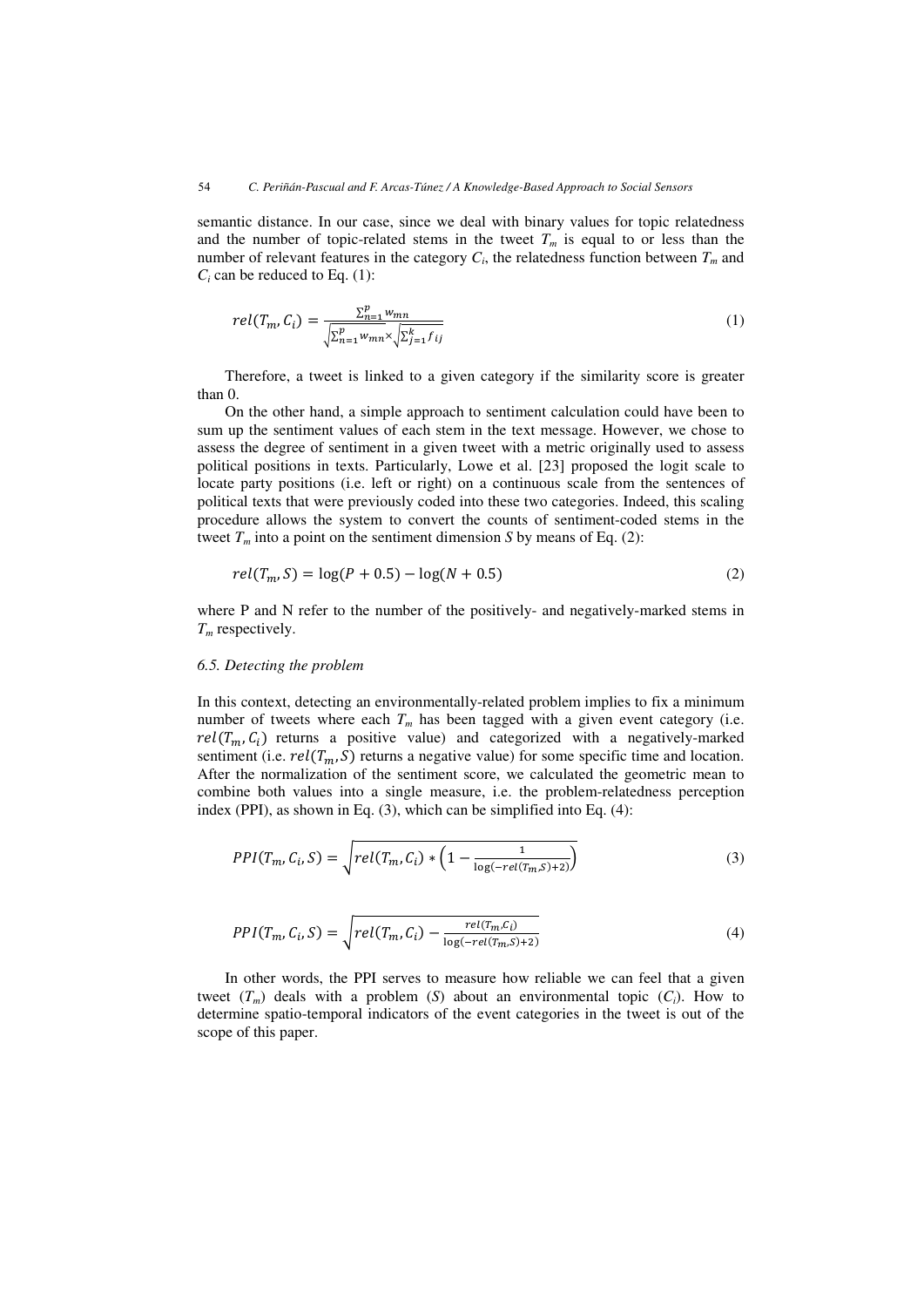# **7. Evaluation**

This research was evaluated with a corpus of 300 tweets, where 108 were manually categorized as flood (INU), 110 tweets as rain (LLU) and 74 tweets as landslide (DESL). In this experiment, a single seed term was used to expand the relevant features of each event category, as shown in Table 1.

| Category    | Seed term     | <b>Features</b>                                           |
|-------------|---------------|-----------------------------------------------------------|
| <b>DESL</b> | deslizamiento | deslizamiento                                             |
| <b>INU</b>  | inundación    | aluvión, anegar, avalancha, avenida, diluvio, inundación, |
|             |               | inundar                                                   |
| LLU         | lluvia        | aguacero, empapado, húmedo, llover, lluvia, lluvioso,     |
|             |               | mojado, pluvioso, precipitar, precipitación               |

**Table 1.** Relevant features of the categories DESL, INU and LLU.

Most evaluation metrics for two-category classification are built over a 2x2 contingency matrix, as illustrated in Table 2, where TP, FP, FN and TN denote the number of true positives, false positives, false negatives and true negatives respectively.

|                  | <b>Expected</b> |  |
|------------------|-----------------|--|
|                  |                 |  |
| <b>Predicted</b> | ГP              |  |
|                  |                 |  |

**Table 2.** Contingency matrix for binary classification.

Typical evaluation metrics that come from information retrieval are Precision and Recall, as shown in Eq. (5):

$$
Precision = \frac{TP}{TP + FP} \quad Recall = \frac{TP}{TP + FN} \tag{5}
$$

One of the most popular measures that combines Precision and Recall is F1, which is presented in Eq. (6):

$$
F1 = \frac{2 \cdot Precision \cdot Recall}{Precision + Recall}
$$
 (6)

The evaluation was conducted with our knowledge-based system, which represents the symbolic approach, and with multinomial Naïve Bayes, which illustrates the machine-learning approach. In the context of processing Spanish tweets for sentiment analysis, a popular classification method is Naïve Bayes, because "it is a simple and intuitive method whose performance is similar to other approaches. NB combines efficiency (optimal time performance) with reasonable accuracy" [10]. In this case, a doc-ngram matrix was created from the corpus, whose binary-weighted features took the form of stems filtered by functional stopwords. A k-fold cross validation, where  $k =$ 10, was performed. Table 3 shows the values of Precision, Recall and F1 in the topic categorization of DESL, INU and LLU.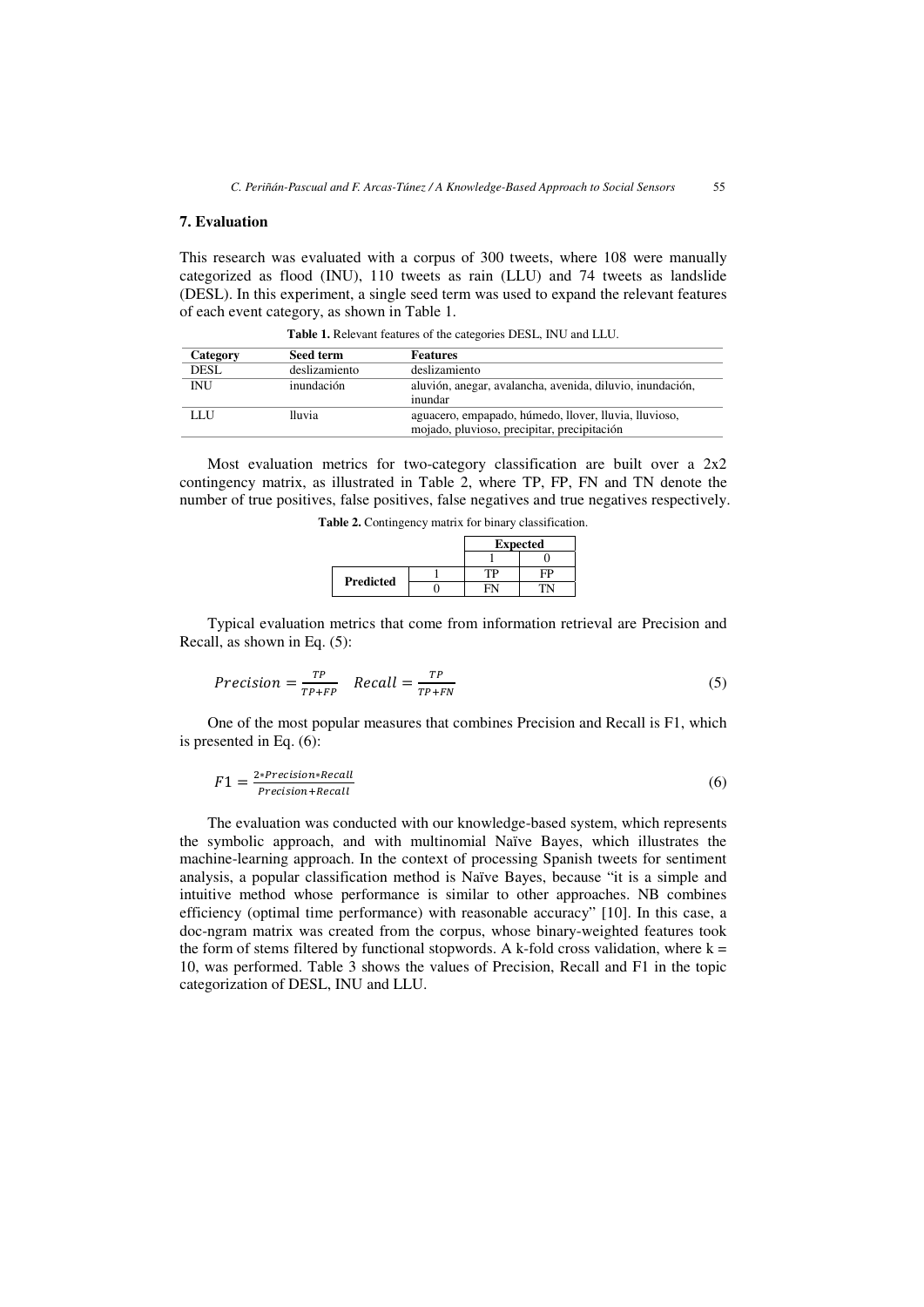|             | <b>Knowledge-Based</b> |        |       | <b>Multinomial Naïve Bayes</b> |        |       |
|-------------|------------------------|--------|-------|--------------------------------|--------|-------|
|             | Precision              | Recall | F1    | Precision                      | Recall | F1    |
| <b>DESL</b> | 0.985                  | 0.930  | 0.957 | 0.576                          | 0.623  | 0.593 |
| INU         | 0.986                  | 0.724  | 0.835 | 0.537                          | 0.628  | 0.570 |
| LLU         | 0.960                  | 0.818  | 0.883 | 0.586                          | 0.590  | 0.580 |

**Table 3.** Evaluation of topic categorization.

With regard to sentiment analysis, the evaluation procedure was the same as that described above, whose results are shown in Table 4.

**Table 4.** Evaluation of sentiment analysis.

| <b>Knowledge-Based</b> |        |       | <b>Multinomial Naïve Bayes</b> |        |       |
|------------------------|--------|-------|--------------------------------|--------|-------|
| Precision              | Recall | Е1    | Precision                      | Recall |       |
| <b>2835</b>            | 2763   | J 798 | ) 428                          | 0.475  | ገ 450 |

Finally, Table 5 shows the evaluation of problem relatedness once topic categorization and sentiment analysis are integrated by means of the PPI.

|               | PPI       |        |       |  |  |
|---------------|-----------|--------|-------|--|--|
|               | Precision | Recall | F1    |  |  |
| DESL          | 0.983     | 0.830  | 0.899 |  |  |
| <b>INU</b>    | 0.983     | 0.622  | 0.761 |  |  |
| LLU           | 0.956     | 0.500  | 0.656 |  |  |
| micro-average | 0.976     | 0.638  | 0.771 |  |  |
| macro-average | 0.974     | 0.650  | 0.779 |  |  |

**Table 5.** Evaluation of problem relatedness.

We conclude that our symbolic approach to problem relatedness can outperform classical methods of classification. Indeed, Fernández Anta et al. [9] presented a comprehensive set of experiments classifying 7,000 Spanish tweets according to topic and sentiment by means of different approaches and techniques. Their experiments showed that the largest accuracy obtained was 0.58 for topic categorization and 0.42 for sentiment analysis.

## **8. Conclusion**

Micro-texts from Twitter and other social media have become very valuable for the real-time detection of the concern that affects people. The automatic detection of such events can be really useful not only for citizens but also for emergency responders. In this research, we address the development of a system that exploits Twitter users as social sensors for the detection of environmentally-related problems (e.g. floods, droughts, landslides or pollution, among many others). The paper primarily focuses on the external knowledge resources that were required, the processing of Spanish tweets, the discovery of relevant features and the detection of the problem as a two-fold task: topic categorization and sentiment analysis. As our system enables the user to dynamically create categories upon which new tweets should be classified accordingly, supervised machine-learning methods turn out to be impractical, since they largely depend on training datasets that should be sufficiently large and representative with respect to the new categories as well as being carefully annotated. In fact, the evaluation of our research demonstrated that our symbolic approach provides better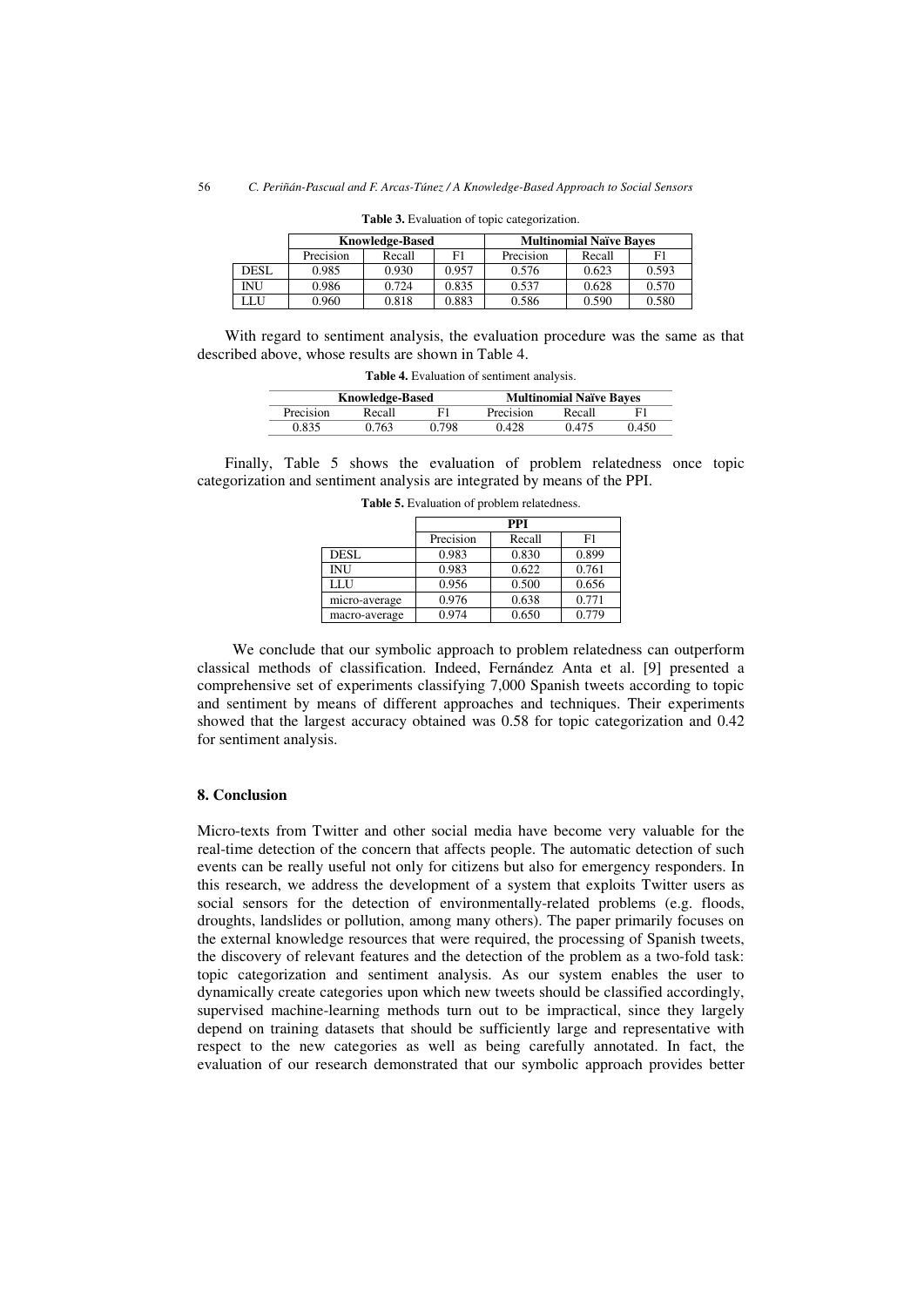results than a supervised classification method (i.e. multinomial Naïve Bayes), not only in text categorization but also in sentiment analysis.

#### **Acknowledgments**

Financial support for this research has been provided by the Spanish Ministry of Economy, Industry and Competitiveness, grant TIN2016-78799-P (AEI/FEDER, EU), and by the Spanish Ministry of Education and Science, grant FFI2014-53788-C3-1-P.

# **References**

- [1] A. Crooks et al., #Earthquake: twitter as a distributed sensor system, *Transactions in GIS* **17-1** (2013), 124–147.
- [2] T. Sakaki and Y. Matsuo, Earthquake Observation by Social Sensors, *Earthquake Research and Analysis—Statistical Studies, Observations and Planning* (2012), 313-334.
- [3] T. Sakaki, M. Okazaki, and Y. Matsuo, Earthquake shakes twitter users: real-time event detection by social sensors, *Proceedings of the 19th international conference on World Wide Web ACM* (2010).
- [4] T. Sakaki, M. Okazaki and Y. Matsuo, Tweet analysis for real-time event detection and earthquake reporting system development, *IEEE Transactions on Knowledge and Data Engineering* **25-4** (2013), 919-931.
- [5] SB. Liu, B. Bouchard, DC. Bowden, M. Guy, P. Earle, USGS tweet earthquake dispatch (@USGSted): using twitter for earthquake detection and characterization, *AGU fall meeting abstracts* **1** (2012).
- [6] R. Aiala, D. Wonsever, M. Jean-Luc, Opinion Identification in Spanish Texts, *Proceedings of the NAACL HLT* (2010).
- [7] E. Martínez Cámara, M.T. Martín Valdivia, J.M. Perea Ortega, L.A. Ureña López, Técnicas de Clasificación de Opiniones Aplicadas a un Corpus en Español, *Procesamiento del Lenguaje Natural* **47** (2011), 163-170.
- [8] F. Balbachan, D. Dell'Era, Análisis Automatizado de Sentimiento en Textos Breves de la Plataforma Twitter, *Revista de Lingüística Informática, Modelizacion e Ingeniería Lingüística (Infosur)* **6** (2012), 3-14.
- [9] A. Fernández Anta, L. Núñez Chiroque, P. Morere & A. Santos, Sentiment Analysis and Topic Detection of Spanish Tweets: A Comparative Study of NLP Techniques. *Procesamiento del Lenguaje Natural* **50** (2013), 45-52.
- [10]P. Gamallo, M. Garcia & S. Fernández-Lanza, TASS: A Naive-Bayes strategy for sentiment analysis on Spanish tweets, *Proceedings of the Workshop on Sentiment Analysis at SEPLN* (TASS 2013), 126-132.
- [11]A. Moreno-Ortiz & C. Pérez Hernández, Lexicon-based sentiment analysis of twitter messages in Spanish. *Procesamiento del Lenguaje Natural* **50** (2013), 93- 100.